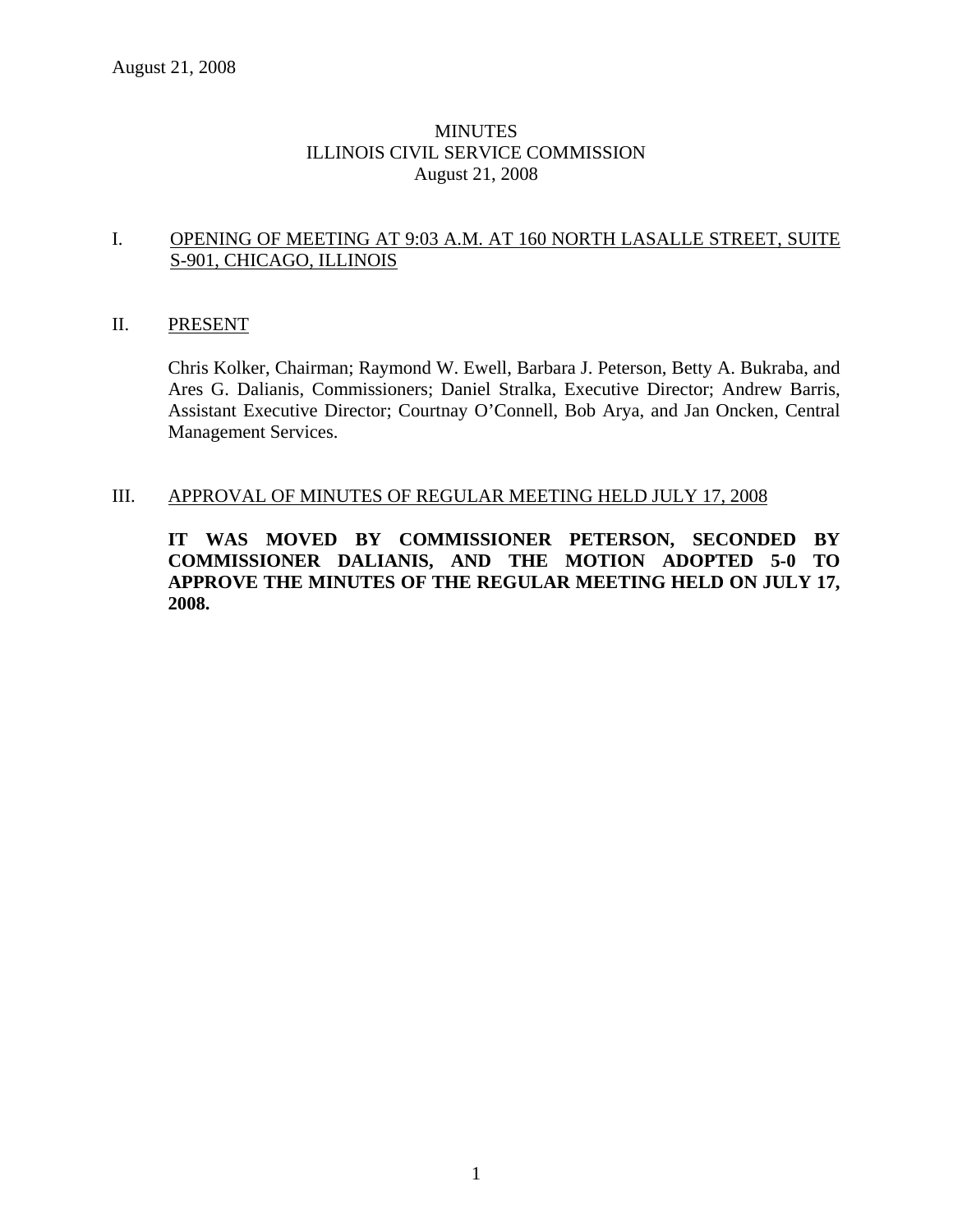#### IV. **EXEMPTIONS UNDER SECTION 4d(3) OF THE PERSONNEL CODE**

# A. Report on Exempt Positions

| <u>Agency</u>                         | Total<br><b>Employees</b> | Number of Exempt<br><b>Positions</b> |
|---------------------------------------|---------------------------|--------------------------------------|
|                                       |                           |                                      |
|                                       |                           |                                      |
|                                       |                           |                                      |
|                                       |                           |                                      |
| Central Management Services 1,492 106 |                           |                                      |
|                                       |                           |                                      |
|                                       |                           |                                      |
|                                       |                           |                                      |
|                                       |                           |                                      |
|                                       |                           |                                      |
|                                       |                           |                                      |
|                                       |                           |                                      |
|                                       |                           |                                      |
|                                       |                           |                                      |
|                                       |                           |                                      |
|                                       |                           |                                      |
|                                       |                           |                                      |
|                                       |                           |                                      |
|                                       |                           |                                      |
|                                       |                           |                                      |
|                                       |                           |                                      |
|                                       |                           |                                      |
|                                       |                           |                                      |
|                                       |                           |                                      |
|                                       |                           |                                      |
|                                       |                           |                                      |
|                                       |                           |                                      |
|                                       |                           |                                      |
|                                       |                           |                                      |
|                                       |                           |                                      |
|                                       |                           |                                      |
|                                       |                           |                                      |
|                                       |                           |                                      |
|                                       |                           |                                      |
|                                       |                           |                                      |
|                                       |                           |                                      |
|                                       |                           |                                      |
|                                       |                           |                                      |
|                                       |                           |                                      |
|                                       |                           |                                      |
|                                       |                           |                                      |
|                                       |                           |                                      |
|                                       |                           |                                      |
|                                       |                           |                                      |
|                                       |                           |                                      |
|                                       |                           |                                      |
|                                       |                           |                                      |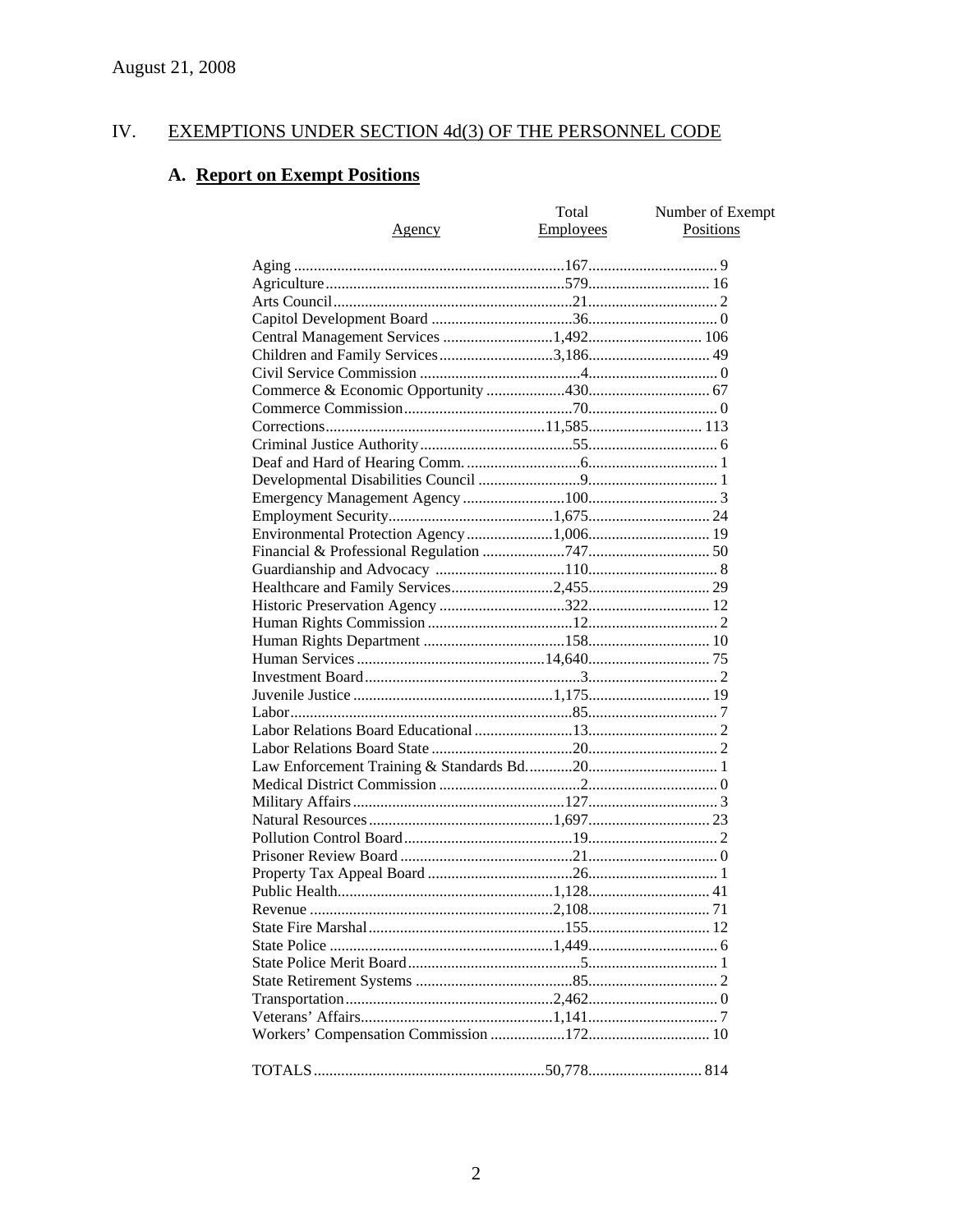## **B. Governing Rule - Jurisdiction B Exemptions**

- a) Before a position shall qualify for exemption from Jurisdiction B under Section 4d(3) of the Personnel Code, the position shall be directly responsible to:
	- 1. The Governor, or
	- 2. A departmental director or assistant director appointed by the Governor, or
	- 3. A board or commission appointed by the Governor, or
	- 4. The head of an agency created by Executive Order, or the director or assistant director of an agency carrying out statutory powers, whose offices are created by the Governor subject to legislative veto under Article V, Section 11, of the Constitution of 1970, which agency head, director, or assistant director may themselves be subject to exemption under Section 4d(3), or
	- 5. In an agency having a statutory assistant director, a deputy director exercising full line authority under the director for all operating entities of the agency, provided the statutory role of assistant director is vacant or is assigned clearly distinct and separate duties from the deputy director and as a colleague to him, or
	- 6. A line position organizationally located between the director and/or assistant director and a subordinate statutorily exempt position(s), provided the position proposed for exemption has line authority over the statutory exempt position(s), or
	- 7. The elected head of an independent agency in the executive, legislative, or judicial branch of government.
- b) If a position meets the above criterion, it must, in addition, be responsible for one or more of the following before it shall be approved as exempt:
	- 1. Directs programs defined by statute and/or departmental, board, or commission policy or possess significant authority when acting in the capacity of a director of programs to bind the agency.
	- 2. Makes decisions in exercising principal responsibility for the determination or execution of policy which fix objectives or state the principles to control action toward operating objectives of one or more divisions, such decisions being subject to review or reversal only by the director, assistant director, board or commission.
	- 3. Participates in the planning and programming of departmental, board, or commission activities, integrating the plans and projections of related divisions, and the scheduling of projected work programs of those agencies.

\* \* \*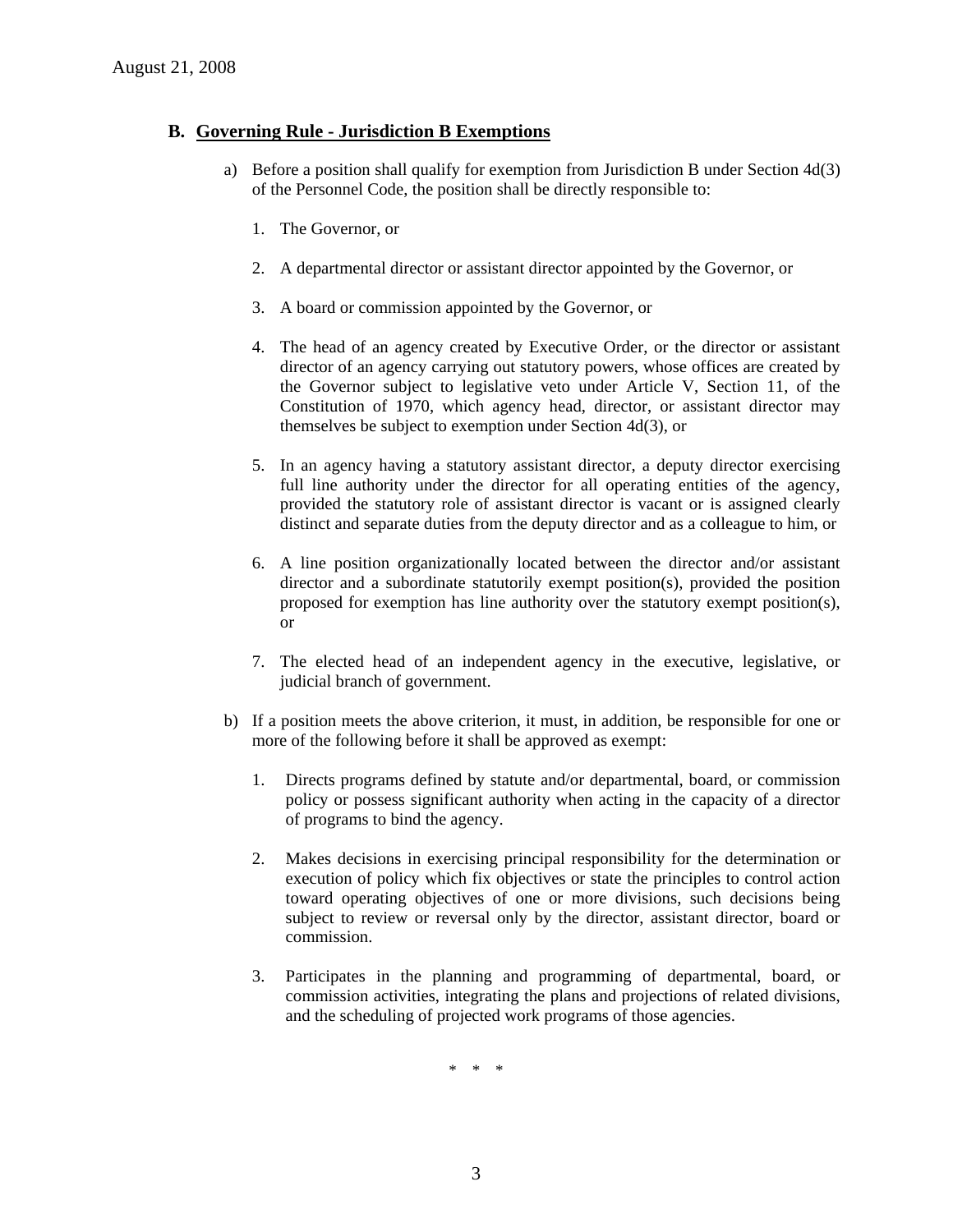## **C. Requests for 4d(3) Exemption**

• With regard to Item C, this request, which was continued from last month, is for a Media Administrator for the Illinois Department of Public Health. Media Administrators were created as a result of Executive Order 2004-2 and are under the administration of the Illinois Office of Communication and Information (IOCI), a division of Central Management Services. The Deputy Director of the IOCI reports to the Director of Central Management Services. The vast majority of the Media Administrators were first granted  $4d(3)$  exemption back in July 2004. At that time, they reported to the Deputy Director, a position that would be considered the equivalent of a statutory assistant director. Recently, an intermediate Division Manager position was created in the IOCI and all the Media Administrators now report to the Division Manager who reports to the Deputy Director. This pushed the Media Administrators one additional level down the organizational chart and this is the issue which led to the continuance of this request last month. Last week, Commission staff met with nine representatives from IOCI and Central Management Services to clarify the reporting structure in the IOCI and discuss the continued eligibility of the Media Administrators for exemption given this structural change. At that time, the need for the Division Manager – a position that is also  $4d(3)$  exempt – in monitoring the activities of the 28 Media Administrators was set forth by the Deputy Director of the IOCI. It was noted that each Media Administrator has a dotted line reporting relationship to the Director of their assigned agency or agencies, and that the positions' responsibilities which justified their exemption four years ago remain essentially unchanged. The Deputy Director also noted that he does not anticipate an increase in the number of Media Administrators.

Staff also identified five current 4d(3) non-Media Administrator positions, possibly legacy Public Information Officer positions, which appear to have overlapping responsibilities with the Media Administrators. When the Media Administrators were first approved for exemption by the Commission, part of that process included the abolishment or rescission of exemption of the remaining legacy Public Information Officer positions. Central Management Services has requested each of the identified agencies to provide clarification of these positions' responsibilities so it can be determined whether they all still qualify for principal policy exemption.

For these reasons and given the unique characteristics of the Media Administrator positions, staff recommended approval of this request. For those reasons also, Central Management Services Technical Services Staff should not be relying on this approval recommendation when analyzing future exemption requests on behalf of their Director since the general rule regarding reporting relationships is still that the requested position report to an agency Director, a statutory Assistant Director, or their equivalent.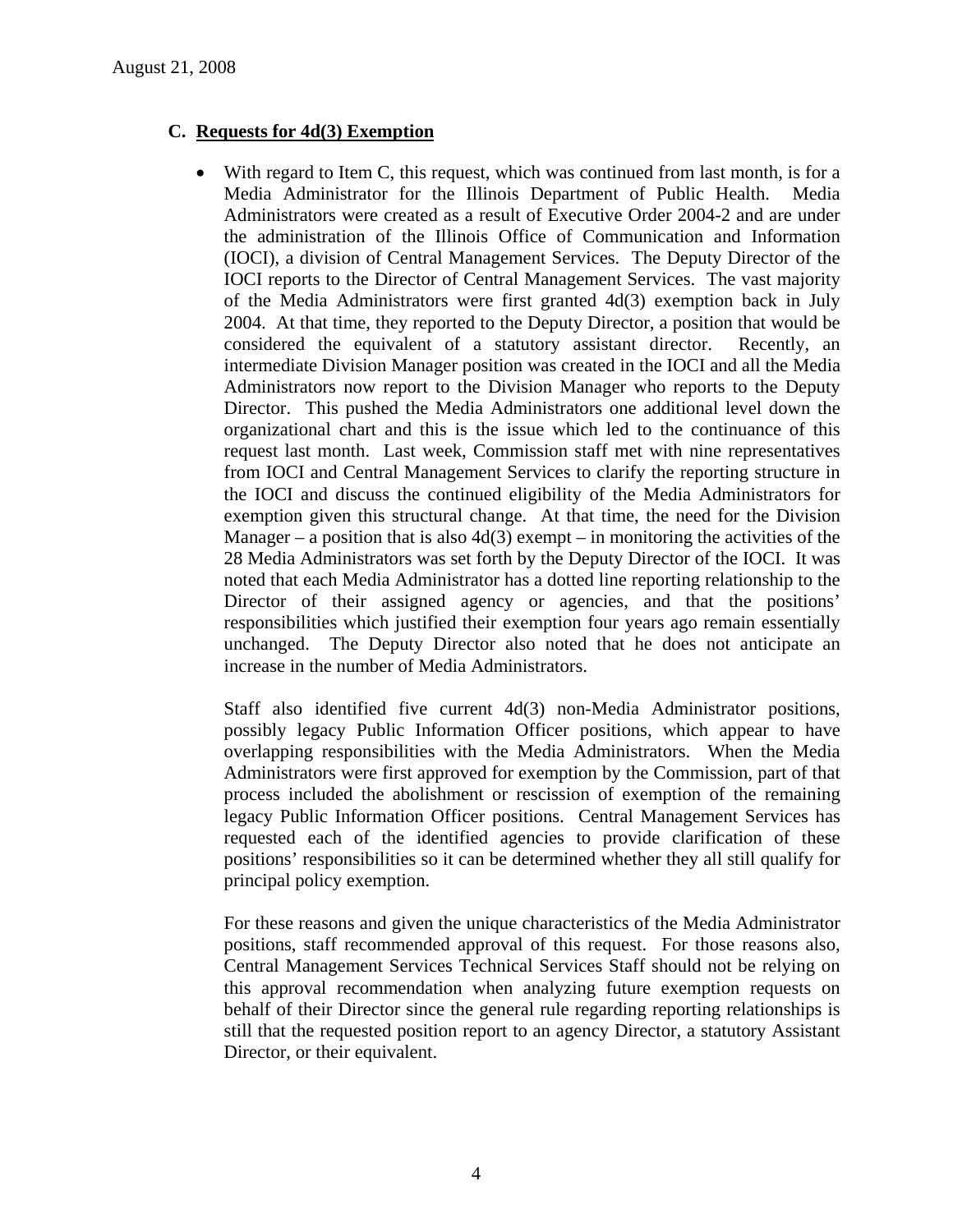Bob Arya, Deputy Director of the IOCI, was present and indicated concurrence with the presentation. He noted that Media Administrators were unique in that they were organizationally situated in Central Management Services but spent the majority of their time in their assigned agencies. Their media-centric role necessitated that they maintain a close working relationship with their assigned agency director. He reiterated the essential role of the Division Manager in coordinating the work of the Media Administrators. Deputy Director Arya noted for the Commission how the consolidation has benefited the State since the number of employees performing this function has been reduced from 60 to 33 which is a \$2,000,000 annual savings.

- With regard to Items D2 and D3, Executive Director Stralka reported that these two requests from the Illinois Emergency Management Agency were also continued from last month. The first request is for a Policy Advisor, a position that reports to the Director. This position has significant policy formulation responsibilities as well as serves as the agency's strategic planner. The agency had responded to substantive questions last month, but questions remain about its bargaining unit status since it is a Public Service Administrator, Option 1 and representation petitions are pending before the Illinois Labor Relations Board. The second request is for a Community Outreach Officer, a position that reports to the Director. While there were some initial concerns regarding overlap with the Media Administrators, the agency indicated that this position conducts more outreach to governmental entities that need to be made aware of the agency's services, such as law enforcement agencies, fire departments and other disaster preparedness units of local government which differentiates it from Media Administrators. However, this position also is a Public Service Administrator, Option 1 and the same unionization issues that exist for the Policy Advisor exist for this request. As it is not anticipated that there will be any resolution in the immediate future, Commission staff suggested and the agency did not object to the recommendation of a limited term exemption to allow some time for the unionization issues to clear themselves up while not depriving the agency of its need to fill these otherwise qualifying positions. For these reasons, Staff recommended approval of these requests for 12-month periods.
- With regard to Item E, Executive Director Stralka reported that this request is for the Director of the Office of Special Events, Programs, and Promotions at the Department of Natural Resources, a position that reports to the Director. This position has principal policy responsibility for safety programs mandated by statute such as hunting, boating, and snowmobiling. The position also has principal responsibility for various special events put on by the agency, notably the Conservation World exhibit at the State Fair. There are other special events it has the same responsibility for at various venues throughout the State and throughout the year. For these reasons, Staff recommended approval of this request.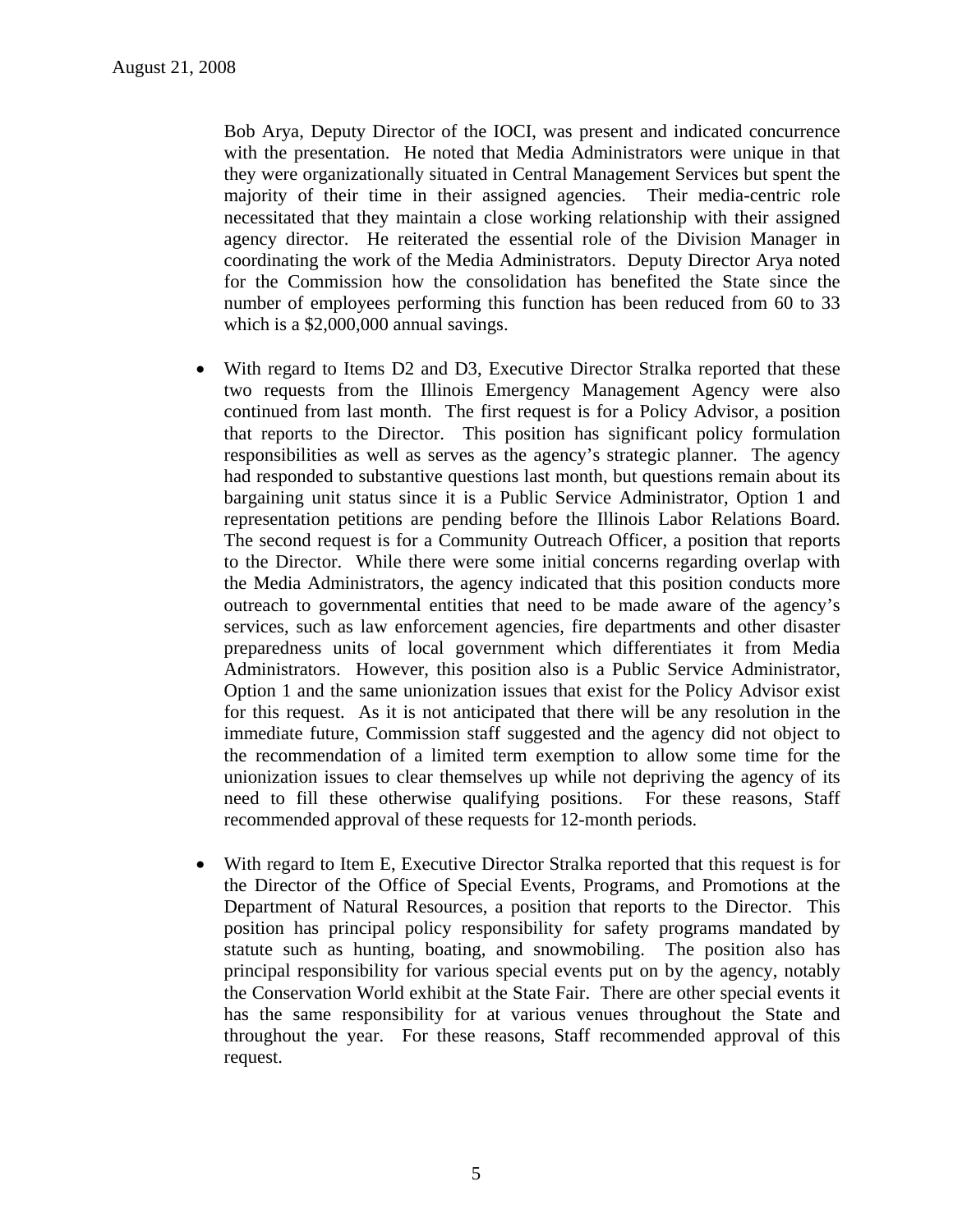## **IT WAS MOVED BY CHAIRMAN KOLKER, SECONDED BY COMMISSIONER DALIANIS, AND THE MOTION ADOPTED 5-0 TO GRANT THE REQUESTS FOR 4D(3) EXEMPTION FOR THE FOLLOWING POSITIONS:**

**The following 4d(3) exemption requests were granted<sup>1</sup> on August 21, 2008:** 

## **C. Illinois Department of Central Management Services**

| <b>Position Number</b>  | 40070-37-80-100-01-19                                         |
|-------------------------|---------------------------------------------------------------|
| <b>Position Title</b>   | Senior Public Service Administrator                           |
|                         | Office of Communications & Information (IOCI) / Statewide     |
| Bureau/Division         | Media Services                                                |
| <b>Functional Title</b> | Media Administrator #2 – for Department of Public Health      |
| Incumbent               | None                                                          |
|                         | Division Manager of Statewide Media Relations, who reports to |
| Supervisor              | IOCI Deputy Director, who in turn reports to the Director     |
| Location                | <b>Cook County</b>                                            |

#### **D2. Illinois Emergency Management Agency (Granted for 12 months)**

| <b>Position Number</b>  | 37015-50-17-000-00-03               |
|-------------------------|-------------------------------------|
| <b>Position Title</b>   | <b>Public Service Administrator</b> |
| Bureau/Division         | Director's Office                   |
| <b>Functional Title</b> | Senior Policy Advisor               |
| Incumbent               | None                                |
| Supervisor              | Director                            |
| Location                | <b>Sangamon County</b>              |

### **D3. Illinois Emergency Management Agency (Granted for 12 months)**

| <b>Position Number</b>  | 37015-50-17-000-00-04               |
|-------------------------|-------------------------------------|
| Position Title          | <b>Public Service Administrator</b> |
| Bureau/Division         | Director's Office                   |
| <b>Functional Title</b> | <b>Community Outreach Officer</b>   |
| Incumbent               | None                                |
| Supervisor              | Director                            |
| Location                | <b>Sangamon County</b>              |

 $\overline{a}$ 

<sup>&</sup>lt;sup>1</sup> Items D2 and D3 were each granted for a period of 12 months.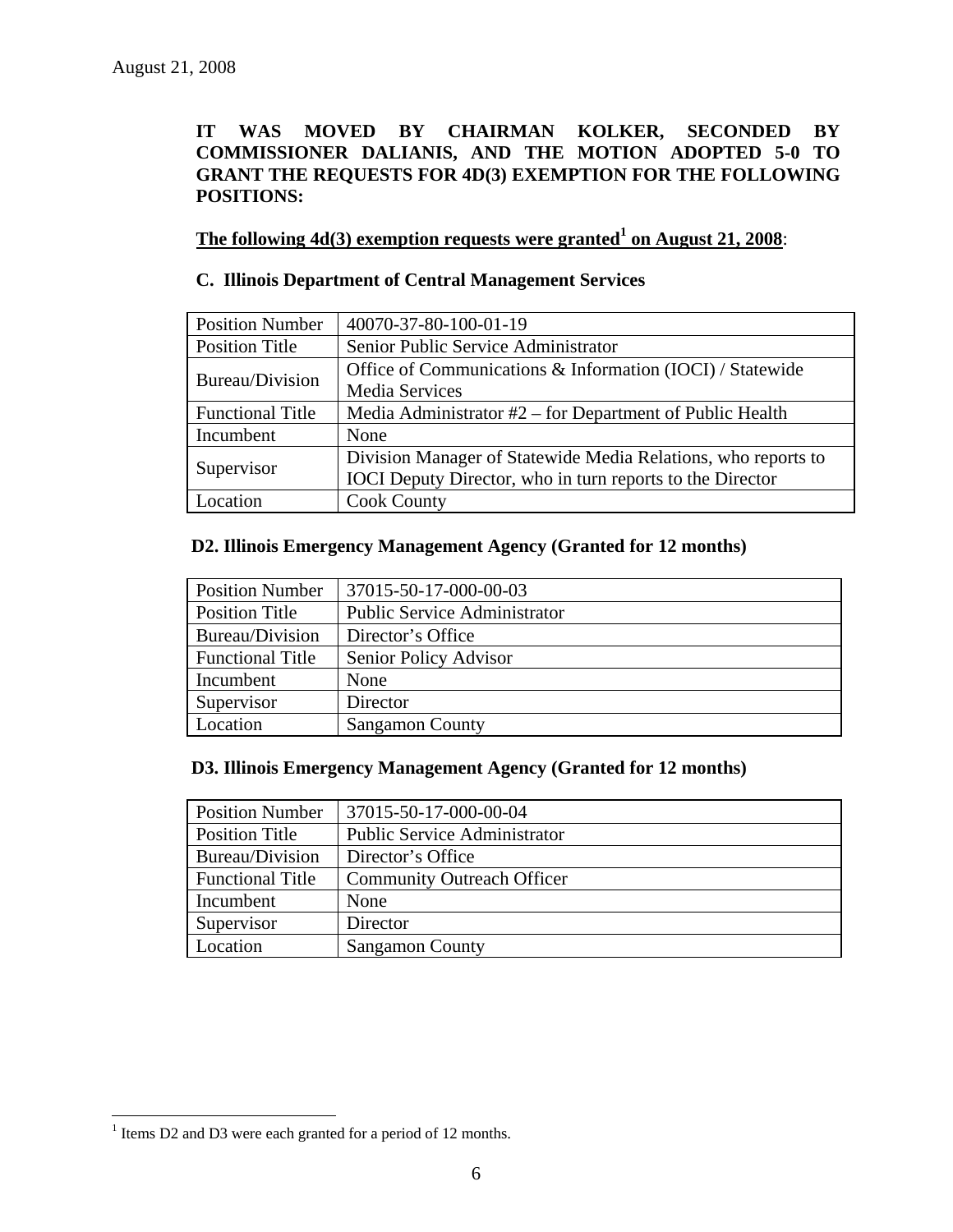| <b>Position Number</b>  | 40070-12-08-000-00-01                                 |
|-------------------------|-------------------------------------------------------|
| Position Title          | Senior Public Service Administrator                   |
| Bureau/Division         | Special Events Programs and Promotions                |
| <b>Functional Title</b> | Office Director, Special Events Programs & Promotions |
| Incumbent               | Robert Ruff                                           |
| Supervisor              | Director                                              |
| Location                | <b>Sangamon County</b>                                |

#### **E. Illinois Department of Natural Resources**

#### V. CLASS SPECIFICATIONS

#### • **None submitted.**

**IT WAS MOVED BY CHAIRMAN KOLKER, SECONDED BY COMMISSIONER DALIANIS, AND THE MOTION ADOPTED 5-0 TO DISAPPROVE ANY CLASS SPECIFICATIONS RECEIVED BY THE COMMISSION NOT CONTAINED IN THIS REPORT TO ALLOW ADEQUATE STUDY.** 

#### VI. MOTION TO GO INTO EXECUTIVE SESSION

**IT WAS MOVED BY CHAIRMAN KOLKER, SECONDED BY COMMISSIONER PETERSON, AND BY ROLL CALL VOTE THE MOTION ADOPTED 5-0 TO HOLD AN EXECUTIVE SESSION PURSUANT TO SUBSECTIONS 2(c)(1), 2(c)(4), AND 2(c)(11) OF THE OPEN MEETINGS ACT.** 

| <b>KOLKER</b>   | YES | <b>EWELL</b>    | YES |
|-----------------|-----|-----------------|-----|
| <b>PETERSON</b> | YES | <b>DALIANIS</b> | YES |
| <b>BUKRABA</b>  | YES |                 |     |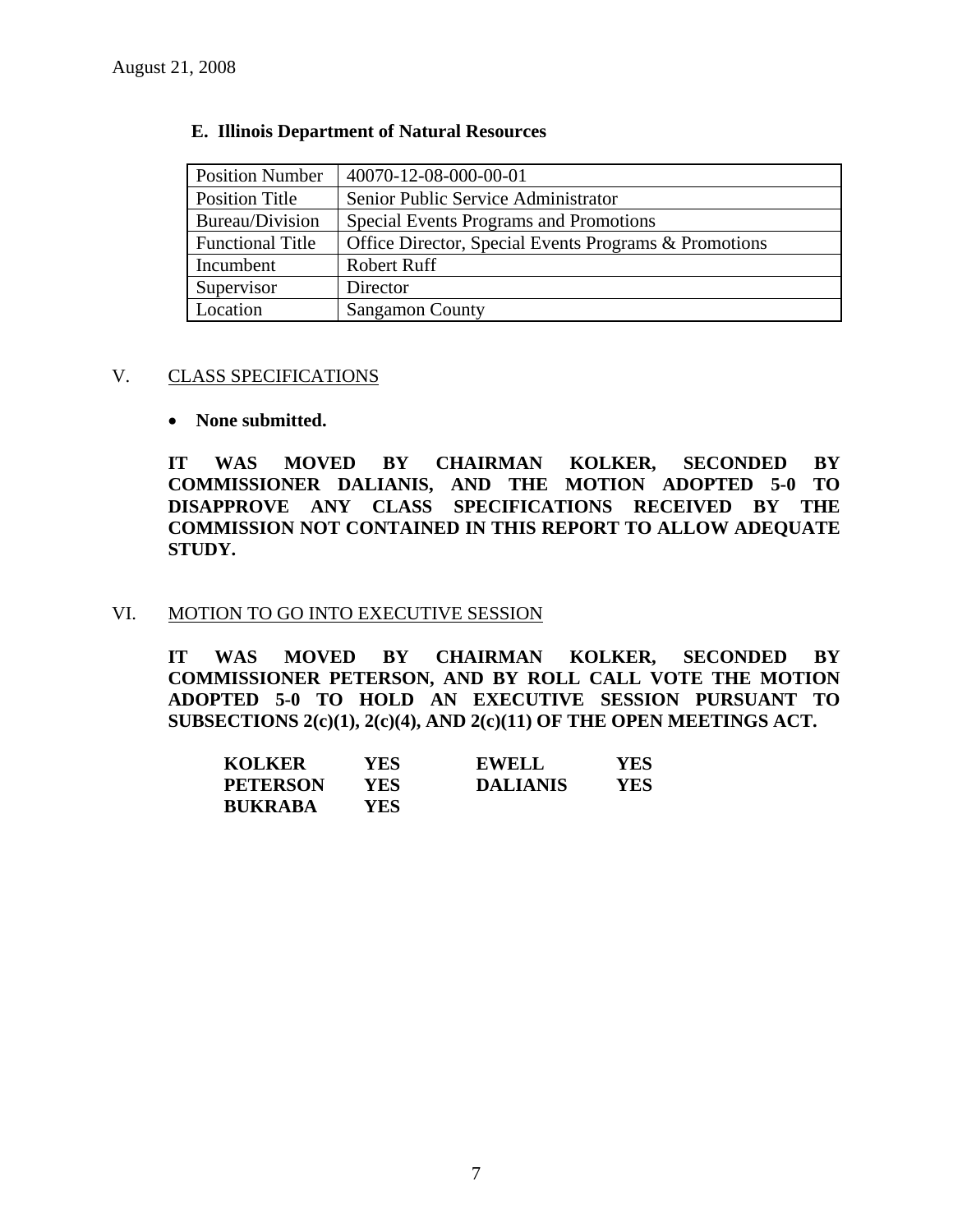## VII. RECONVENE MEETING

Upon due and proper notice the regular meeting of the Illinois Civil Service Commission was reconvened at 160 North LaSalle Street, Suite S-901, Chicago, Illinois at 10:30 a.m.

#### PRESENT

Chris Kolker, Chairman; Raymond W. Ewell, Barbara J. Peterson, Betty A. Bukraba, and Ares G. Dalianis, Commissioners; Daniel Stralka, Executive Director; and Andrew Barris, Assistant Executive Director.

## VIII. NON-MERIT APPOINTMENT REPORT

The Personnel Code permits non-merit appointments for a limited period of time, i.e., emergency appointments shall not exceed 60 days and shall not be renewed, and positions shall not be filled on a temporary or provisional basis for more than six months out of any twelve-month period. Consecutive non-merit appointments are not violative of the Code, however, they do present a possible evasion of merit principles and should be monitored. Set forth below is the number of consecutive non-merit appointments made by each department. These statistics are from the Department of Central Management Services' Consecutive Non-Merit Report.

| Agency                                | 6/30/08                | 7/31/08     | 7/31/07 |
|---------------------------------------|------------------------|-------------|---------|
| Agriculture                           |                        | $\mathbf 2$ | 8       |
| Arts Council                          | 0                      |             |         |
| <b>Central Management Services</b>    | 6                      | Δ           |         |
| <b>Children and Family Services</b>   | 12                     | 12          | 9       |
| <b>Employment Security</b>            | 2                      | 7           |         |
| <b>Healthcare and Family Services</b> | 16                     | 9           | 16      |
| <b>Historic Preservation</b>          | $\mathfrak{D}_{\cdot}$ | 9           | 24      |
| <b>Human Services</b>                 | 4                      | 4           | 4       |
| <b>Natural Resources</b>              | 25                     | 26          | 34      |
| Property Tax Appeal Board             |                        |             |         |
| <b>State Police</b>                   |                        |             | 0       |
| <b>State Retirement Systems</b>       | 0                      |             |         |
| Transportation                        | 6                      | 5           | 69      |
| Veteran's Affairs                     | 3                      | 2           |         |
| Workers' Compensation Commission      |                        | 3           |         |
| Totals                                | 80                     | 87          | 172     |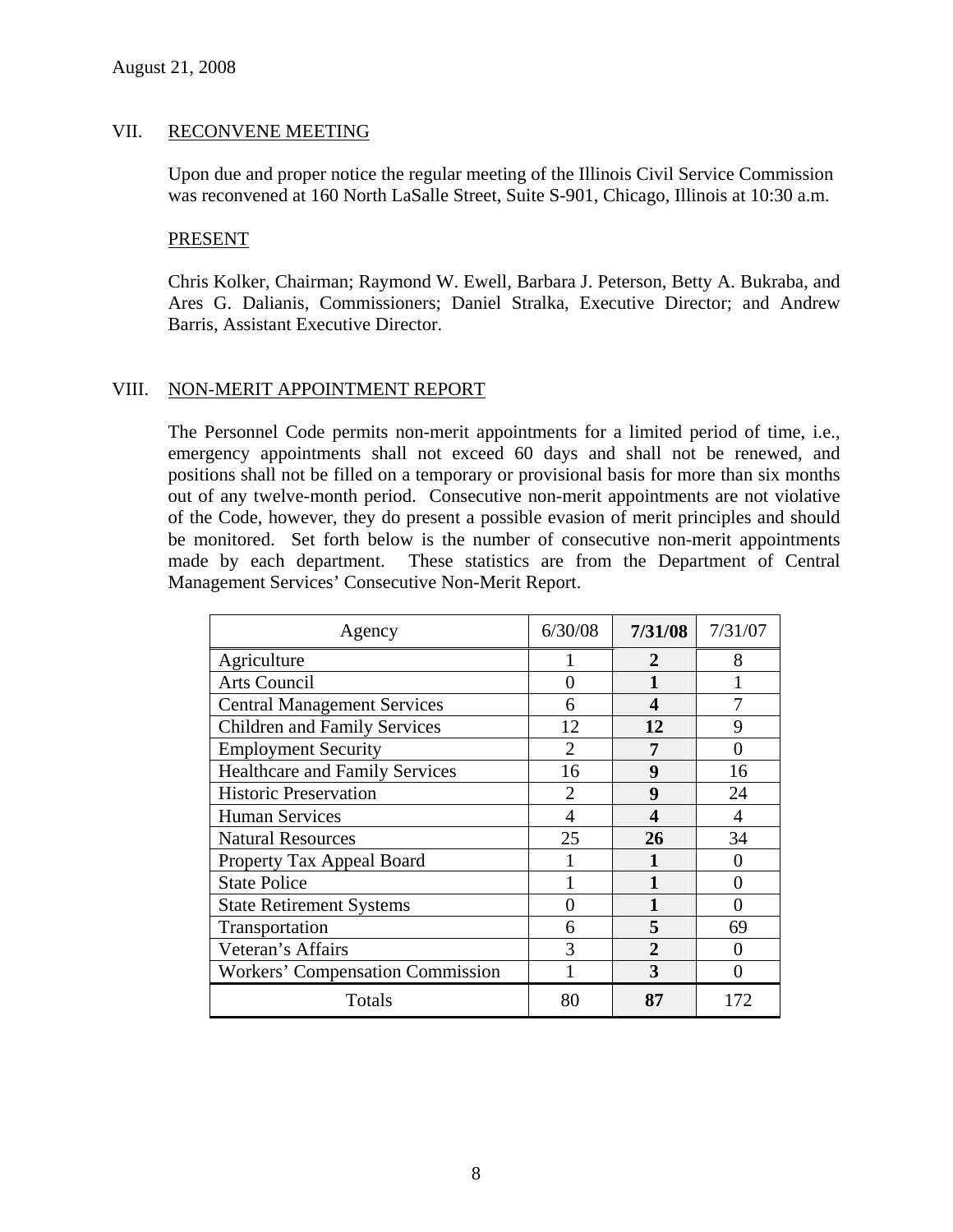## IX. PUBLICLY ANNOUNCED DECISIONS RESULTING FROM APPEAL

## • **DISCHARGE**

#### **DA-11-08**

| Employee  | Michael A. Sanders | <b>Appeal Date</b>   | 10/12/07                           |
|-----------|--------------------|----------------------|------------------------------------|
| Agency    | <b>CMS</b>         | <b>Decision Date</b> | 08/08/08                           |
| Type      | Discharge          | ALJ                  | <b>Andrew Barris</b>               |
| Change(s) | Insubordination,   | Recommended          | Charges not proven because CMS     |
|           | misuse of state    | Decision             | was not reasonable in ordering     |
|           | working time, and  |                      | employee to attend the independent |
|           | conduct unbecoming |                      | medical examination.               |

**IT WAS MOVED BY COMMISSIONER EWELL, SECONDED BY COMMISSIONER BUKRABA, AND BY ROLL CALL VOTE OF 3-2 THE MOTION ADOPTED TO AFFIRM AND ADOPT THE ADMINISTRATIVE LAW JUDGE'S RECOMMENDED DECISION THAT THE WRITTEN CHARGES HAVE NOT BEEN PROVEN BECAUSE, IN LIGHT OF THE CIRCUMSTANCES OF THIS CASE, CENTRAL MANAGEMENT SERVICES WAS NOT REASONABLE IN ORDERING MICHAEL SANDERS TO ATTEND THE INDEPENDENT MEDICAL EXAMINATION (IME) SCHEDULED ON SEPTEMBER 5, 2007. IN THE ABSENCE OF ANY DEPARTMENT OR PERSONNEL RULE DETAILING THE AUTHORITY OF CENTRAL MANAGEMENT SERVICES TO ORDER AN EMPLOYEE TO ATTEND AN IME WITHOUT CONSENT, CENTRAL MANAGEMENT SERVICES WAS NOT REASONABLE IN ORDERING MICHAEL SANDERS TO ATTEND AN IME BECAUSE THERE IS NO CREDIBLE EVIDENCE THAT SANDERS EVER PHYSICALLY THREATENED ANYONE AT ANY TIME. IN ADDITION, THERE IS NO EVIDENCE THAT CENTRAL MANAGEMENT SERVICES CONDUCTED AN INVESTIGATION INTO THE EVENTS SURROUNDING VICTOR PUCKETT AND MICHAEL SANDERS – OTHER THAN SOLELY RELYING UPON A WRITTEN STATEMENT BY JAYME LEBSHIER.** 

| <b>KOLKER</b>   | NO  | <b>EWELL</b>    | YES |
|-----------------|-----|-----------------|-----|
| <b>PETERSON</b> | YES | <b>DALIANIS</b> | NO. |
| <b>BUKRABA</b>  | YES |                 |     |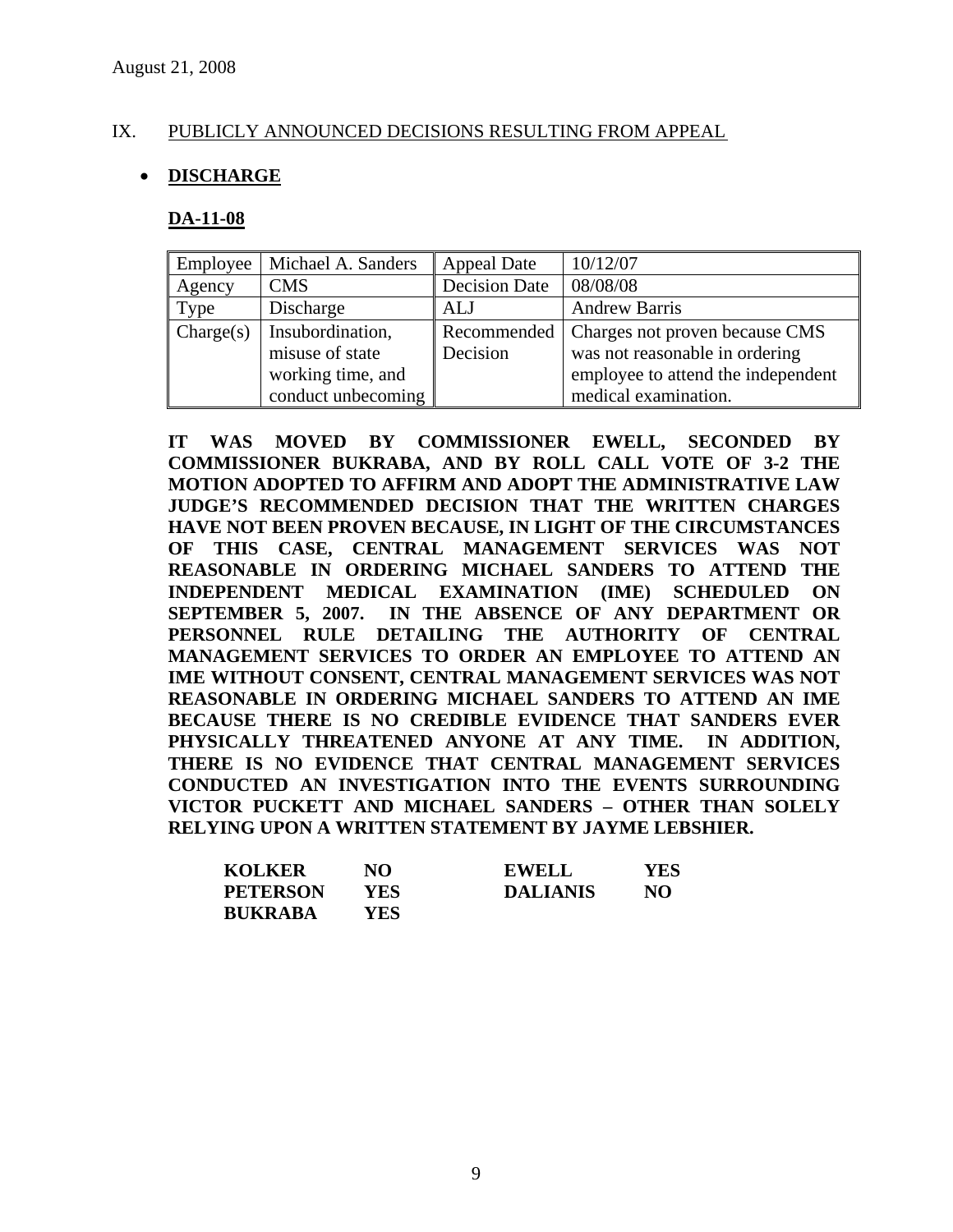## • **DISCHARGE**

## **DA-13-08**

| Employee  | Patrick B. McGarry              | <b>Appeal Date</b>   | 10/16/07             |
|-----------|---------------------------------|----------------------|----------------------|
| Agency    | <b>DPH</b>                      | <b>Decision Date</b> | 08/08/08             |
| Type      | Discharge                       | <b>ALJ</b>           | <b>Andrew Barris</b> |
| Change(s) | Inappropriate workplace conduct | Recommended          | Charges dismissed;   |
|           | (hostile, antagonistic and      | Decision             | employee was already |
|           | threatening in a confrontation  |                      | disciplined for the  |
|           | with supervisor)                |                      | same offense.        |

**IT WAS MOVED BY COMMISSIONER DALIANIS, SECONDED BY COMMISSIONER EWELL AND BY ROLL CALL VOTE OF 5-0 THE MOTION ADOPTED TO AFFIRM AND ADOPT THE ADMINISTRATIVE LAW JUDGE'S RECOMMENDED DECISION THAT THE WRITTEN CHARGES SHOULD BE DISMISSED BECAUSE THE EMPLOYEE WAS ALREADY DISCIPLINED FOR THE SAME OFFENSE. THIS IS SUPPORTED BY THE ILLINOIS SUPREME COURT DECISION BURTON V. CIVIL SERVICE COMMISSION IN WHICH THE ILLINOIS SUPREME COURT HELD THAT AN EMPLOYEE CANNOT BE DISCIPLINED TWICE FOR THE SAME OFFENSE.** 

| <b>KOLKER</b>   | YES | EWELL           | YES |
|-----------------|-----|-----------------|-----|
| <b>PETERSON</b> | YES | <b>DALIANIS</b> | YES |
| <b>BUKRABA</b>  | YES |                 |     |

## X. APPEALS TERMINATED WITHOUT DECISION ON THE MERITS

## • **DISMISSED**

#### **D-42-08**

| <b>Employee</b> | Michael Monterubio                 | Appeal Date          | 4/10/08                     |
|-----------------|------------------------------------|----------------------|-----------------------------|
| Agency          | DOT                                | <b>Decision Date</b> | 7/31/08                     |
| Type            | Demotion                           | ALJ                  | <b>Andrew Barris</b>        |
| Change(s)       | Demoted from Lead Worker           | Recommended          | Dismissed; default (failed) |
|                 | <b>Emergency Traffic Patrol to</b> | Decision             | to provide requested        |
|                 | Lead Maintenance Worker            |                      | documentation).             |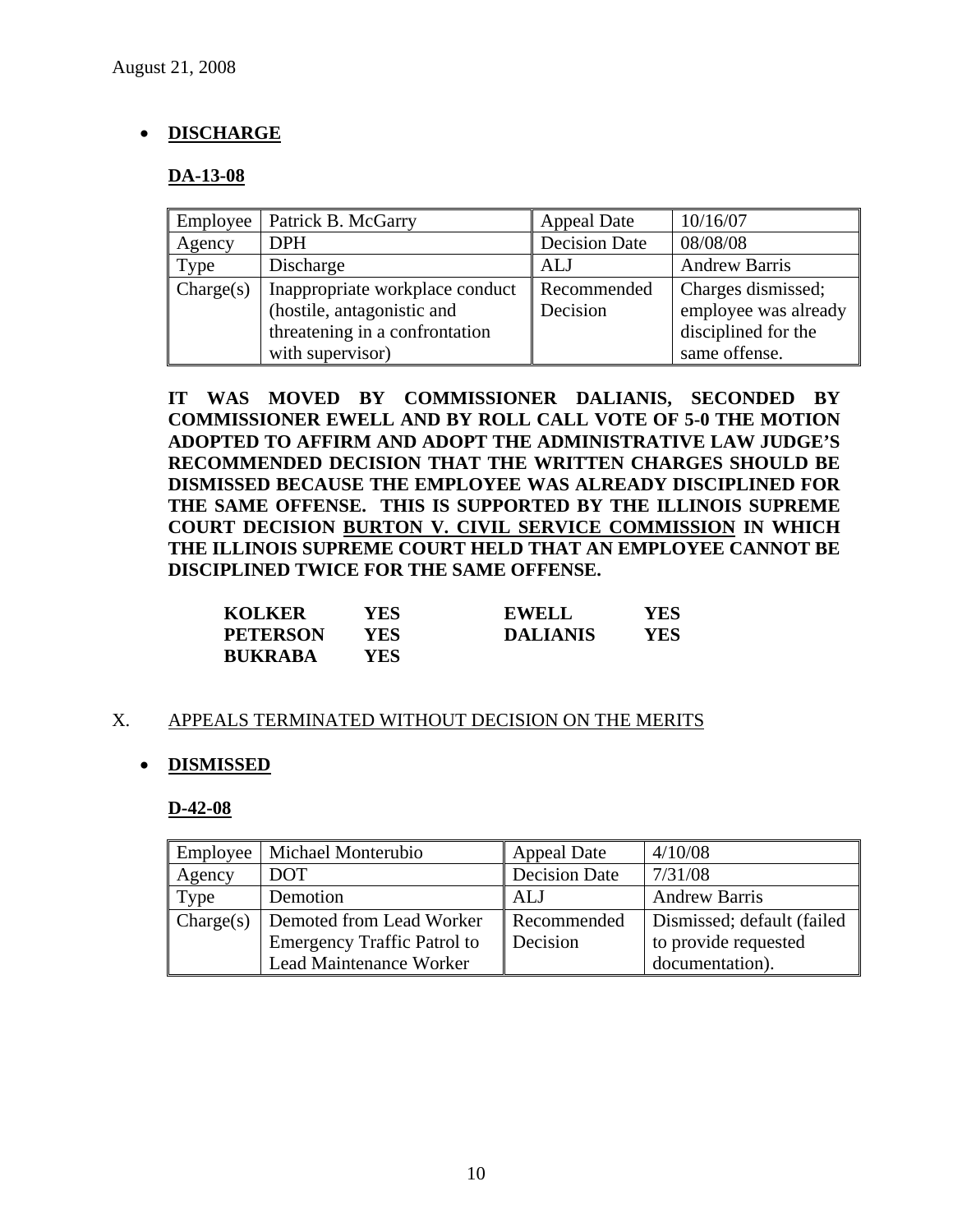## • **DISMISSED**

#### **DA-50-08**

| Employee  | Joey C. Siglar         | <b>Appeal Date</b>      | 5/30/08                                                           |
|-----------|------------------------|-------------------------|-------------------------------------------------------------------|
| Agency    | <b>DOT</b>             | <b>Decision Date</b>    | 8/08/08                                                           |
| Type      | Discharge              | ALJ                     | <b>Andrew Barris</b>                                              |
| Change(s) | Employee not certified | Recommended<br>Decision | Dismissed; default (failed to<br>appear on date set for hearing). |

**IT WAS MOVED BY COMMISSIONER DALIANIS, SECONDED BY COMMISSIONER PETERSON, AND BY ROLL CALL VOTE OF 5-0, THE MOTION ADOPTED TO AFFIRM AND ADOPT THE ADMINISTRATIVE LAW JUDGE'S RECOMMENDED DECISIONS TO DISMISS THE MONTERUBIO AND SIGLAR APPEALS.** 

| <b>KOLKER</b>   | YES | <b>EWELL</b>    | YES |
|-----------------|-----|-----------------|-----|
| <b>PETERSON</b> | YES | <b>DALIANIS</b> | YES |
| <b>BUKRABA</b>  | YES |                 |     |

## XI. STAFF REPORT

No discussion.

## XII. CONSIDERATION OF CHANGING THE COMMISSION'S REGULARLY SCHEDULED MEETING DAYS AND TIMES

Commissioner Dalianis led a discussion, in which all the Commissioners participated, addressing the potential benefits and drawbacks to changing the Commission's regularly scheduled meeting days and times. After considering the ways in which a change in the meeting days and times could benefit the State of Illinois and the work of the Commission by minimizing travel expenditures and allowing agency representatives to more easily attend Commission meetings, it was the consensus of the Commission that beginning in calendar year 2009 meetings would be scheduled for the third Friday of the month starting at 11:00 a.m. in Chicago and 1:00 p.m. in Springfield.

#### XIII. ANNOUNCEMENT OF NEXT MEETING

Announcement was made of the next regular meeting to be held on September 18, 2008 at 9:00 a.m. in the Commission's Chicago office.